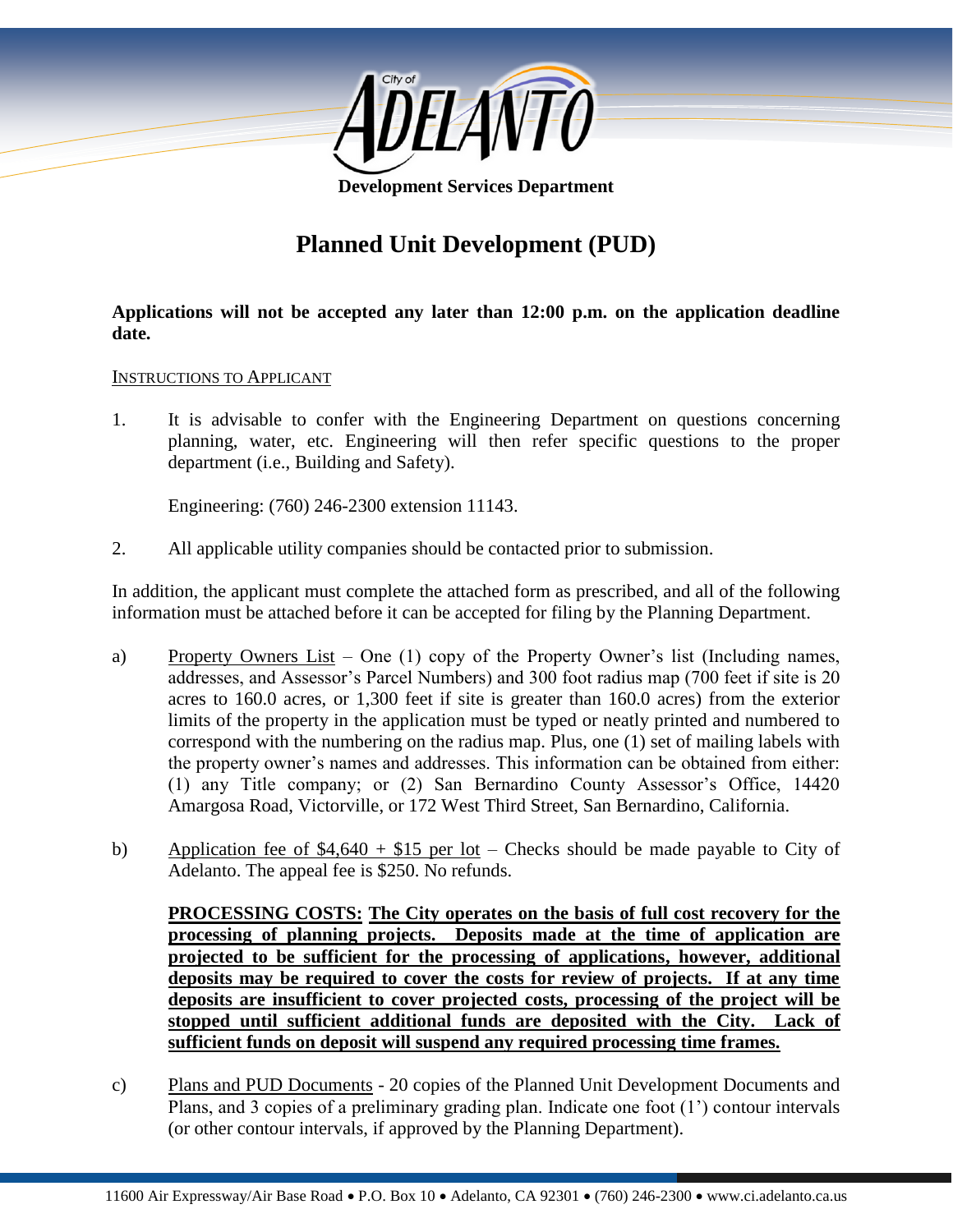- d) 2 copies of a Preliminary Drainage Study prepared by a registered Civil Engineer.
- e) 1 original copy of the Environmental Assessment Information Form, along with the \$150 fee, plus a \$1,285 check made payable to the *San Bernardino County Clerk of the Board of Supervisors* for State of California Fish and Game Negative Declaration filing fee (see Environmental Assessment Information Form for additional information and requirements).
- f) Copy of the Grant Deed for the subject property, and a Title Report (dated within 60 days of the submittal of the application). If the applicant is other than the owner of record, an affidavit signed by the owner that designates the applicant as an agent must accompany the application.
- g) Letter of Intent Describe, in detail, the proposed use. Give as much information as possible, including types and quantities of materials to be stored on-site; types and quantities of any potentially hazardous materials (gasoline, bottled chemicals, etc.) to be stored on-site; number of employees, etc.
- h) Compact Disc All required information, including this application shall be copied onto a compact disc and turned in with the original documents.

For MANUFACTURING/WAREHOUSE uses, describe the product being manufactured/stored; number of employees; types and quantities of materials used in the manufacturing process; number of items to be produced monthly; types and quantities of chemicals being used and/or stored; number of anticipated truck trips per day; etc.

For SOCIAL CARE FACILITIES, include the number of beds; age range of patients; number of ambulatory/non-ambulatory patients; number of employees; types of treatments administered, if any; type and quantities of chemicals (including bottled oxygen) to be stored on-site; etc.

For COMMERCIAL uses, specifically describe the types of service provided (i.e., Auto Repair could include maintenance, repair, body work, painting, restoration, etc.). Included types and quantities of materials used an/or stored on-site; number and type of spark of flame producing equipment; types and quantities of any potentially hazards materials used and/or stored on-site; number of employees; etc.

I HEREBY ACKNOWLEDGE THAT I HAVE INCLUDED ALL OF THE ITEMS LISTED ABOVE AND UNDERSTAND THAT MISSING ITEMS WILL RESULT IN THE DELAY OF THE PROCESSING OF MY APPLICATION.

Signature of Plan Preparer Date

Signature of Applicant Date

Revised 5.6.2021 Page 2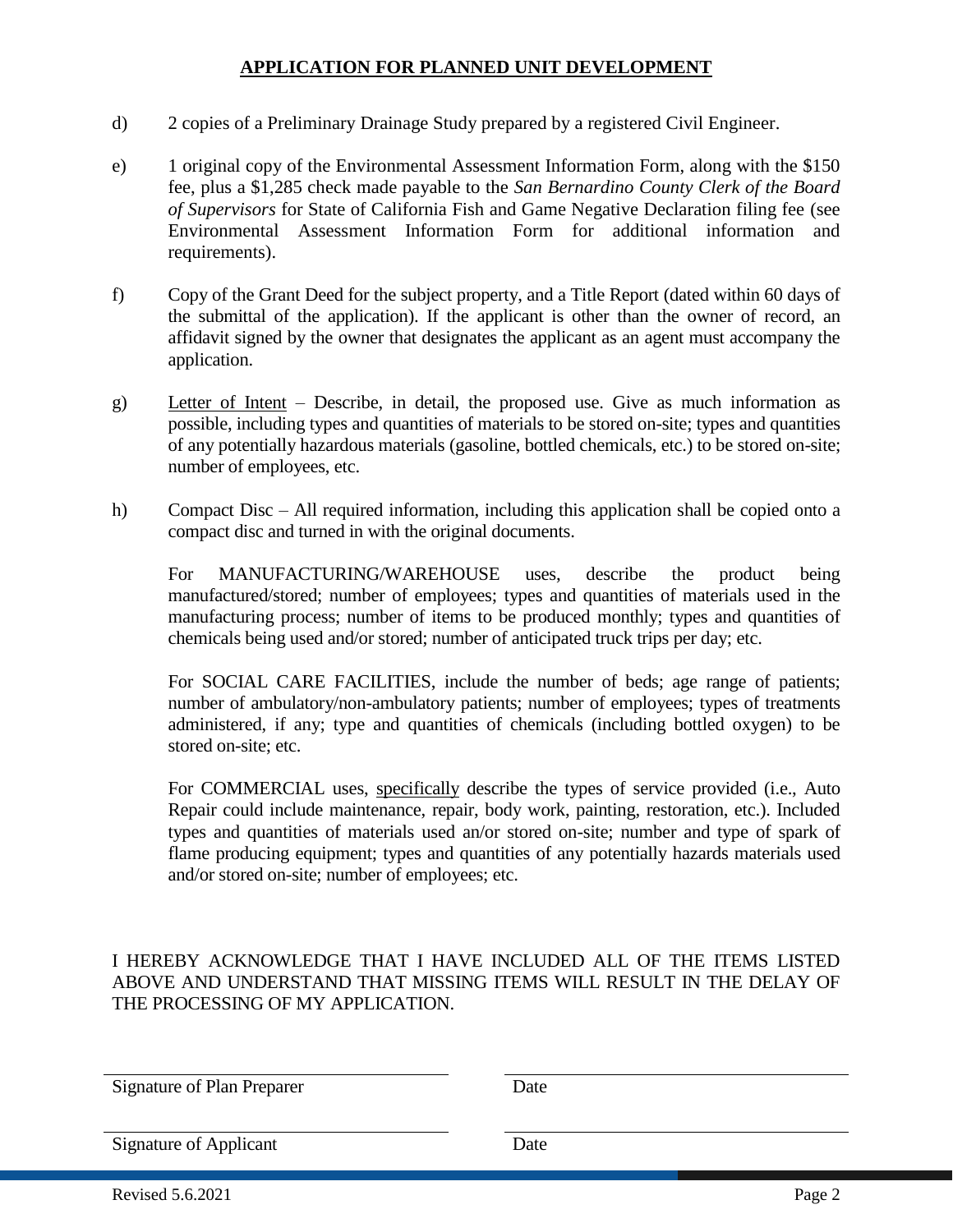#### PROCEDURE BY PLANNING COMMISSION

The Adelanto Planning Commission meets at 7:00 p.m. on the first and third Tuesdays of every month in the City Council Chambers, 11600 Air Expressway, Adelanto, California, 92301.

The applicant (or representative) is requested to appear at the public hearing before the Planning Commission; otherwise, the hearing may be held over, or an adverse decision may be rendered because sufficient information is not available.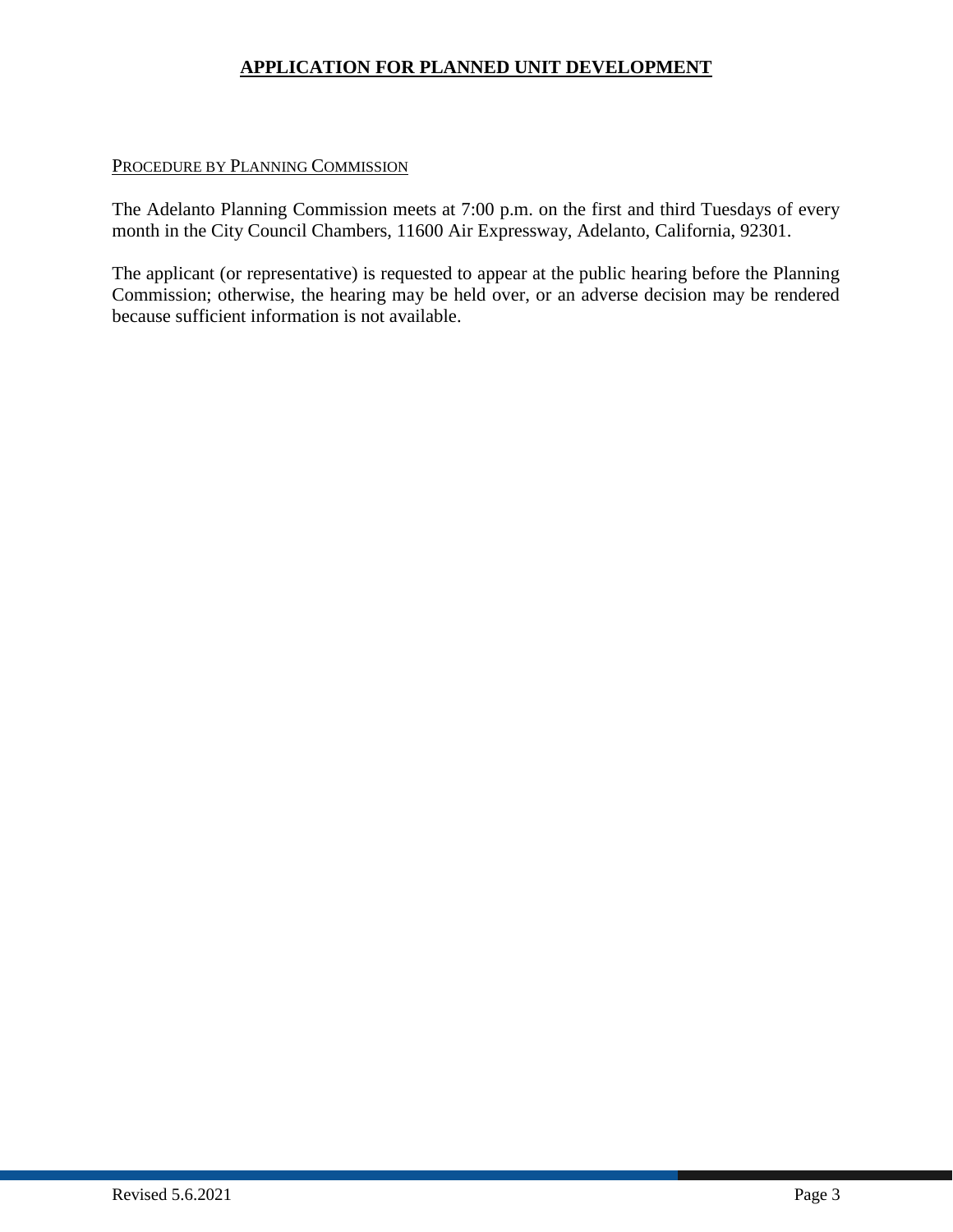| Total Fees Paid _____________________Receipt No. _____________________Meeting Date _________________                                                                              |  |              |  |          |  |  |
|-----------------------------------------------------------------------------------------------------------------------------------------------------------------------------------|--|--------------|--|----------|--|--|
| Environmental Assessment required   YES   NO.<br>If no, give reason or categorical exemption classification no.                                                                   |  |              |  |          |  |  |
| Name of Applicant<br>Phone                                                                                                                                                        |  |              |  |          |  |  |
| Address                                                                                                                                                                           |  |              |  |          |  |  |
| City                                                                                                                                                                              |  | <b>State</b> |  | Zip Code |  |  |
| Name of Representative                                                                                                                                                            |  |              |  | Phone    |  |  |
| Address                                                                                                                                                                           |  |              |  |          |  |  |
| City                                                                                                                                                                              |  | <b>State</b> |  | Zip Code |  |  |
| Owner of Record                                                                                                                                                                   |  |              |  | Phone    |  |  |
| Address                                                                                                                                                                           |  |              |  |          |  |  |
| City                                                                                                                                                                              |  | <b>State</b> |  | Zip Code |  |  |
| [Applicant must be the owner of the land, the lessee having a leasehold interest of not less than three<br>(3) years, or the agent of the foregoing, duly authorized in writing.] |  |              |  |          |  |  |
| Assessor's Parcel No(s).                                                                                                                                                          |  |              |  |          |  |  |
| General Location of the Site:                                                                                                                                                     |  |              |  |          |  |  |
|                                                                                                                                                                                   |  |              |  |          |  |  |
|                                                                                                                                                                                   |  |              |  |          |  |  |
|                                                                                                                                                                                   |  |              |  |          |  |  |
|                                                                                                                                                                                   |  |              |  |          |  |  |
| When did the present owner acquire the property? ________________________________                                                                                                 |  |              |  |          |  |  |
|                                                                                                                                                                                   |  |              |  |          |  |  |
|                                                                                                                                                                                   |  |              |  |          |  |  |
| Are any other applications being filed with this project? $\Box$ Yes $\Box$ No                                                                                                    |  |              |  |          |  |  |
|                                                                                                                                                                                   |  |              |  |          |  |  |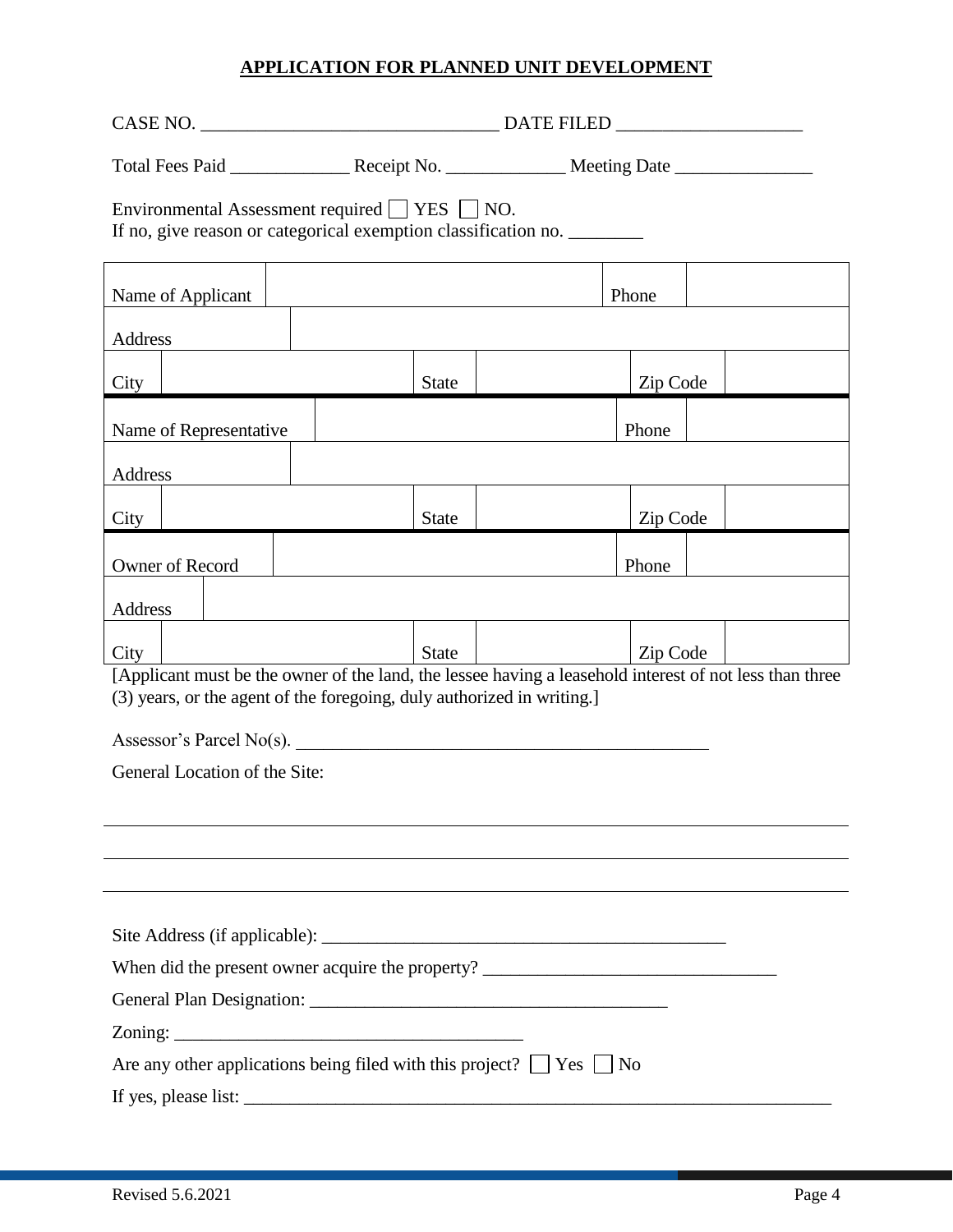| Proposed use of property: |                                                                                                      |        |  |  |
|---------------------------|------------------------------------------------------------------------------------------------------|--------|--|--|
|                           |                                                                                                      |        |  |  |
|                           |                                                                                                      |        |  |  |
|                           |                                                                                                      |        |  |  |
|                           |                                                                                                      |        |  |  |
|                           |                                                                                                      |        |  |  |
|                           | What are the uses and zoning of the adjacent properties?                                             |        |  |  |
|                           | Use                                                                                                  | Zoning |  |  |
| North:                    |                                                                                                      |        |  |  |
| South:                    |                                                                                                      |        |  |  |
| East:                     |                                                                                                      |        |  |  |
| West:                     |                                                                                                      |        |  |  |
|                           |                                                                                                      |        |  |  |
|                           | Describe in detail the present use and condition of the property. Include the following information, |        |  |  |
|                           | as well as any other information that will assist in the review of the project.                      |        |  |  |
| A.                        | Location:                                                                                            |        |  |  |
|                           |                                                                                                      |        |  |  |
| <b>B.</b>                 | Dimensions:                                                                                          |        |  |  |
|                           |                                                                                                      |        |  |  |
|                           |                                                                                                      |        |  |  |
| C.                        | Type of use:                                                                                         |        |  |  |
|                           |                                                                                                      |        |  |  |
| D.                        | Drainage courses:                                                                                    |        |  |  |
|                           |                                                                                                      |        |  |  |
| Ε.                        | Easements:                                                                                           |        |  |  |
|                           |                                                                                                      |        |  |  |
|                           |                                                                                                      |        |  |  |
| F.                        | Existing street improvements (curb, gutter, etc.):                                                   |        |  |  |
|                           |                                                                                                      |        |  |  |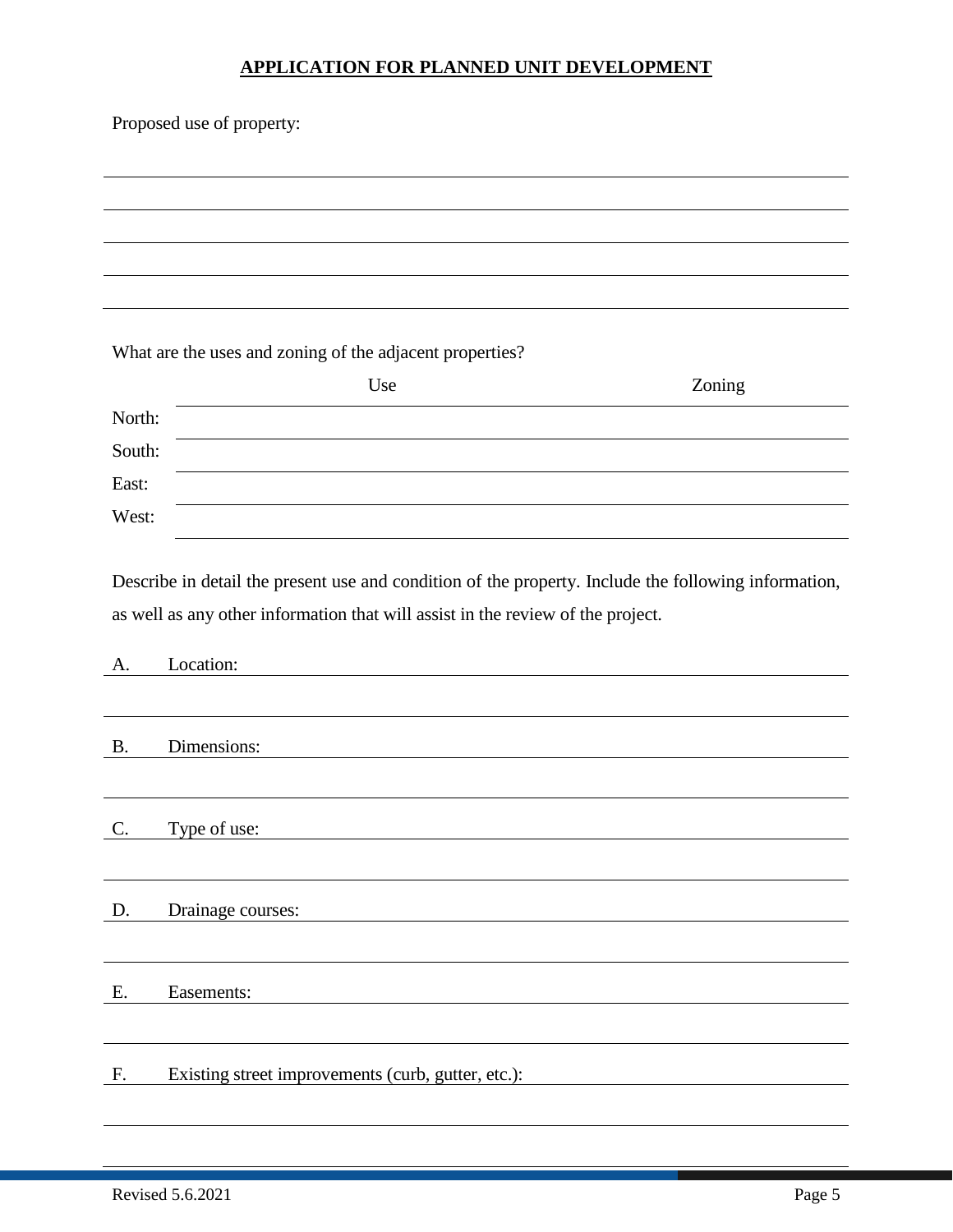| G. | Existing structures: |
|----|----------------------|
|    |                      |
|    |                      |
| H. | Vegetation:          |
|    |                      |
|    |                      |
| I. | Other:               |
|    |                      |
|    |                      |
|    |                      |
|    |                      |
|    |                      |
|    |                      |
|    |                      |

The EXACT legal description of said property is: (the legal description may be given as tract lots, including Section, Township, and Range, or it may be described by metes and bounds with a point of beginning that can be identified on the City Engineer's maps).

## SIGNATURES:

If the applicant is not the owner of record, then a letter authorizing the applicant to represent the owner(s) must be submitted. All owners must sign as their names appear on the deed to the land. A copy of the deed and a current preliminary title report must be included with the application.

Owner(s) of Record:

| Name (Printed) | Signature | Date |
|----------------|-----------|------|
| Name (Printed) | Signature | Date |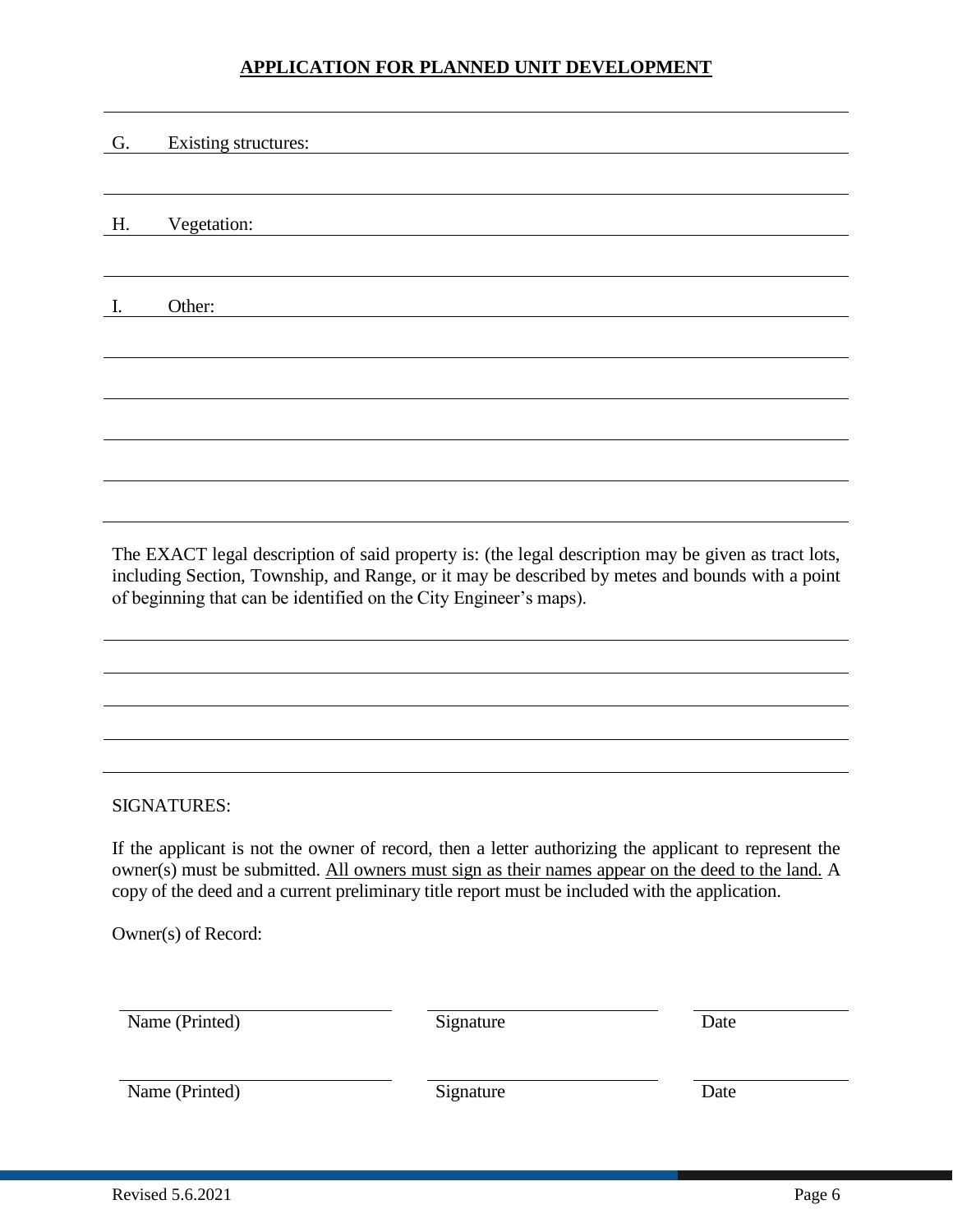I certify under penalty of perjury that I am the APPLICANT and that the foregoing statements and answers herein contained and the information herein submitted, are in all respects true and correct.

Applicant:

Name (Printed) Signature Date

Applicant's Representative:

Name (Printed) Signature Date